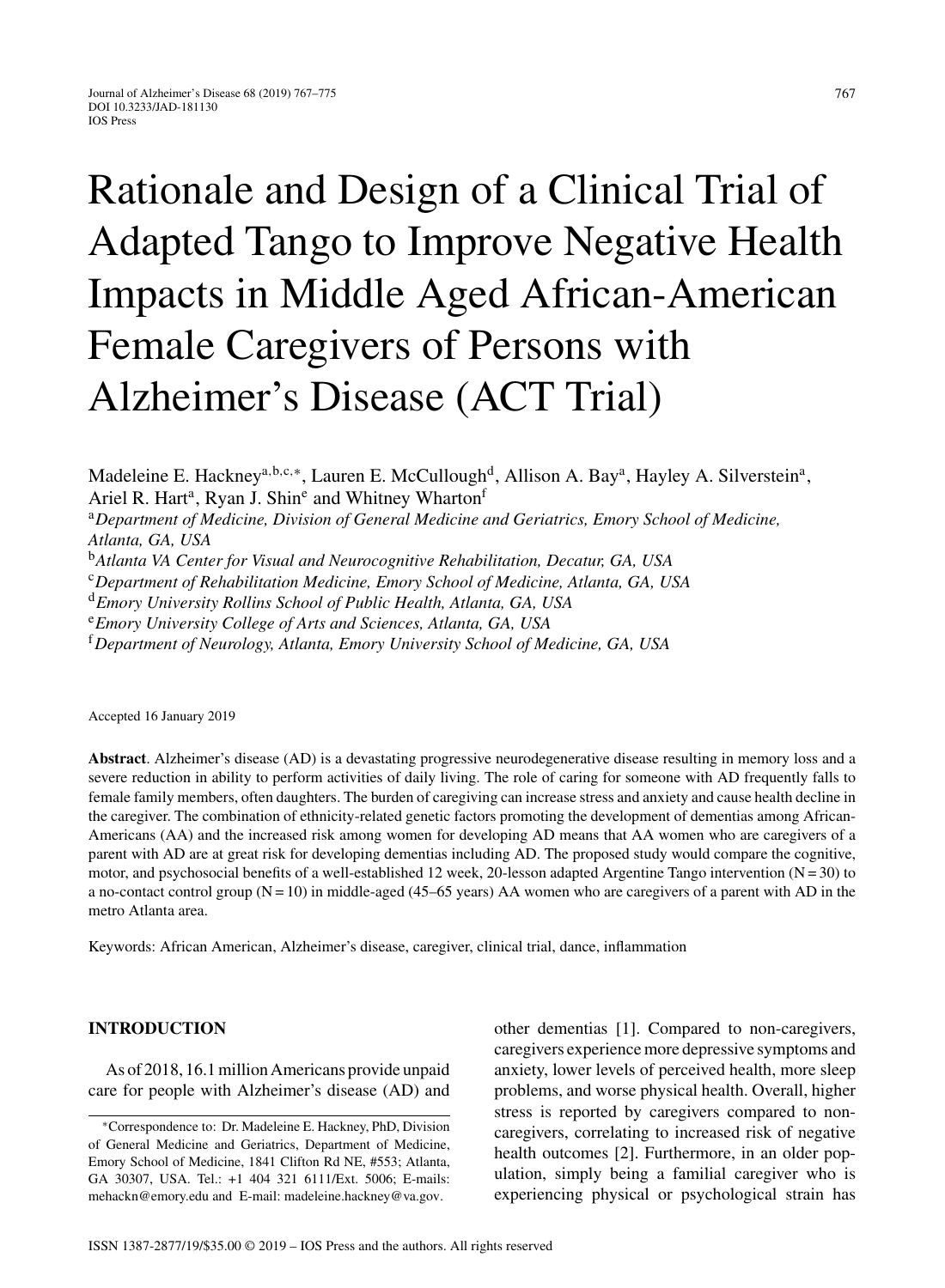been identified as an independent risk factor for mortality [3]. As such, caregivers often have considerable health needs and require interventions for reducing stress and improving health.

Dementia caregivers have increased risk for psychological and physiological illness including depression, hypertension, diabetes mellitus, diminished quality of life (QOL), disruption of profession, and increased mortality [4, 5]. AD caregiving has unique challenges including mood fluctuations, personality changes, agitation, impaired language and reasoning, poor safety awareness, and impaired memory, which interfere with activities of daily living [6]. Stress and depression are independent risk factors for developing AD [7–9], and caregivers are more prone to cognitive impairment than healthy controls [10]. As a result, caregivers of those with AD may be at greater risk for developing AD themselves due to the increased burden of caring for a person with these deficits.

Although the current literature on biomarkers of stress in caregivers is mixed, certain studies show that AD caregiving is associated with higher subjective levels of stress and higher quantitative levels of low-grade inflammation, as indicated by elevated plasma C-reactive protein (CRP) and inflammatory cytokines [11, 12]. Furthermore, lower satisfaction with leisure activities was associated with higher inflammation, pointing to the importance of interventions which improve quality of life [13]. Further research is needed to elucidate the biological consequences of caregiver stress. What we do know is that inflammation is crucial to the development of AD pathophysiology, as evidenced by reactive microglia on autopsy studies and elevated inflammatory-binding on positron emission tomography (PET) imaging in patients who progress from mild cognitive impairment (MCI) to AD [14]. Recent literature suggests that an initial inflammatory stimulus triggers activation of microglia and astrocytes which secrete inflammatory cytokines and chemokines which lead to further accumulation of amyloid and further production of pro-inflammatory cytokines [15]. Inflammation is thought to eventually lead to increased blood brain barrier permeability, hypoperfusion, and eventual neuronal damage [16].

Family history of AD increases risk due to both overrepresentation of the apolipoprotein E type 4  $(APOE \varepsilon 4)$  allele and psychosocial variables such as caregiver-related stress [17]. Ethnicity also plays a role in the risk for developing AD. African-Americans (AA) are 1.6 times more likely than Whites to develop dementia by age 85. Among relatives of White (CC) persons with AD, those with the APOE  $\varepsilon$ 4 allele have twice the risk of developing AD, whereas those of AA ethnicity who have at least one APOE  $\varepsilon$ 4 allele have triple the risk of developing AD. Thus, ethnicity may be very powerful in determining risk of AD [18]. Middle aged AA female family caregivers who are the children of AD patients are particularly at risk for developing AD due to ethnicity, gender, and age. According to a CDC report on depression in the U.S., minorities including non-Hispanic blacks, Hispanics, and non-Hispanics of other races experience higher levels of depression compared to non-Hispanic whites [19]. Females have an increased risk of AD due to menopause related hormonal changes, longer lifespan, and propensity for caregiving [20]. Adult children are commonly caught between caring for their children and/or grandchildren in addition to their parents, while also maintaining employment. These demands often leave little time for self-care, including exercise.

This situation is problematic, as exercise may be preventative to the development of AD secondary to its effects on inflammation and the pathophysiology of AD. Exercise has already been shown to improve cognitive performance and functionality in patients with AD [21]. Namely, exercise reduces resting heart rate and blood pressure, increases myocardial oxygen utilization, and in the case of long-term exercise, prevents endothelial dysfunction and oxidative damage, which contribute to neuronal degeneration in AD [22]. Reductions in blood pressure, particularly those that act on the renin-angiotensin system, have beneficial effects on cognition and can slow conversion from MCI to AD [23]. Similarly, mid-life hypertension and cardiovascular disease are linked to development of dementia in later life [24]. For the targeted population, lack of exercise may be an additional contributor to increased risk of developing AD.

Adapted tango is an adapted form of Argentine tango, and an intervention that has been researched in individuals with Parkinson's disease (PD), as well as in older adults [25–28]. Adapted tango is a challenging dual-tasking activity promoting social interaction, cognitive engagement, musical interpretation, and creative thinking along with the physical demands of coordination, timing of movement, and balance [28]. While the physical effects of a dance intervention have yet to be investigated in this population, it is known that music alone has some potential in improving anxiety and depression and in reducing caregiver burden [29].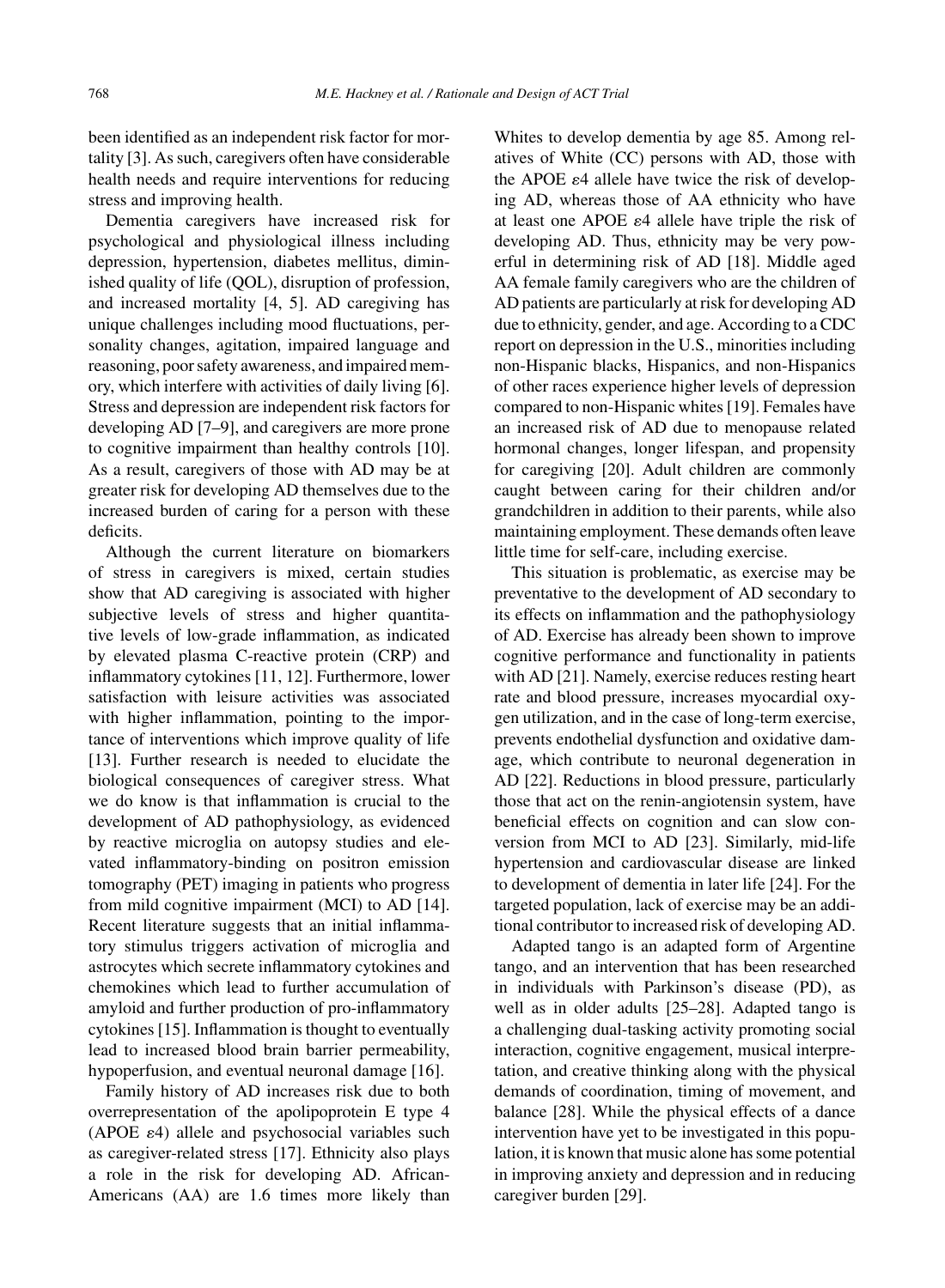Here we describe the design and rationale of a pilot clinical trial to evaluate whether AD risk factors can be mitigated using an adapted tango intervention versus control. The trial will determine whether adapted tango is efficacious in improving quality of life (QOL), mood, cognitive and physical function, plasma inflammatory cytokines, and blood pressure within AA caregivers. We hypothesize that adapted tango will be a safe, enjoyable, and effective intervention that will reduce stress, and improve quality of life, balance, walking, and mobility, with a positive effect on inflammation and blood pressure.

# **STUDY DESIGN**

This is a 12-week, randomized, placebo-controlled Phase I clinical trial. Thirty participants will be randomized in a 2:1 ratio to treatment  $(N = 20)$  and control  $(N = 10)$  conditions with controls frequency matched to cases based on two age stratifications (45–55 years and 56–65 years of age). Participants undergo blood biomarker, cognitive, physical/motor, and mood testing pre and post intervention or control conditions. Participants will attend two clinical visits (pre and post intervention/control). Clinic visits will last approximately 2 h and will entail: 1) a 1 h cognitive testing battery; 2) blood draw for inflammatory cytokines, rapid blood glucose level, homeostatic model assessment for insulin resistance (HOMA-IR), and ApoE4 genotyping; 3) height, weight, and blood pressure measurement. Cognitive testing includes a comprehensive pre/post battery in domains of memory [30, 31], spatial ability [32, 33], executive function [34–36], language [37], quantitative measures that assess mood, and positive and negative aspects of caregiving [38–42]; and 4) physical function testing includes a pre/post battery in the domains of balance [43, 44], walking [45, 46], and motor function [44, 47]. Details of the physiological and cognitive measures are described below.

#### *Participants*

Informed consent will be obtained prior to randomization at the first clinic visit. Thirty AA women family caregivers (aged 45–65 years) from the Emory Alzheimer's Disease Research Center (ADRC) and Dr. Wharton's studies of AD caregivers will be asked to participate in the proposed trial. The participants' parents will have a diagnosis of probable AD as defined by National Institute of Neurological Disorders and Stroke-Alzheimer's Disease and

Related Disorders Association (NINDS-ADRDA) criteria and will be verified using the validated Dementia Questionnaire [48] and medical records, when available. Participants with a parental diagnosis have increased risk for AD and overrepresentation of the ApoE4 allele, a genetic risk factor for AD. In Dr. Wharton's previous studies, we have reported that 50–67% of the AD adult child sample is ApoE4 positive [49, 50]. Participants will be compensated \$50 for their participation in the form of gift cards.

#### *Intervention*

## *Adapted tango dance intervention (N = 20)*

Participants randomized to the experimental group will take part in 20, 1.5 h long adapted tango dance sessions over 12 weeks. Participants will be encouraged to participate in classes two times per week. Dance interventions will take place at the Atlanta VA Medical Center in the Movement Studies Laboratory (MSL) of the Center for Visual and Neurocognitive Rehabilitation (CVNR), which Dr. Hackney (Co-PI, CVNR) has used in previous studies. We will use a program previously tested in people with PD, visual impairment and older adults with cognitive impairment: an adapted Argentine tango (adapted tango) program. Adapted tango has benefitted spatial cognition, gait, balance, and disease severity in PD [51]. Classes taught by trained and experienced instructors will be offered four times per week for a total of 12 weeks in a movement studies laboratory at the VA. Our prior studies showed offering 4 class times per week allowed schedule flexibility for the participants, which increased the likelihood of participants completing 20 classes. Therefore, classes in the current study will be offered at four times per week. The classes will follow methods outlined in an adapted tango manual, which has been developed empirically through several studies [27]. The manual delineates older adult motor impairments and challenges, fall risk and prevention, partnering enhancement exercises, rhythmic entrainment, and a structured syllabus and format. Classes will begin with a 20 min standing warm-up followed by partnering and rhythmic exercises. Next, novel step elements will be introduced and participants will be taught how to combine the new steps with previously learned steps via improvisational. Caregivers will dance with each other or student volunteers. Music will be played throughout classes. Artistic expression, i.e., attention to aesthetics, and improvisation, will be encouraged. Adapted tango classes improve spatial cognition in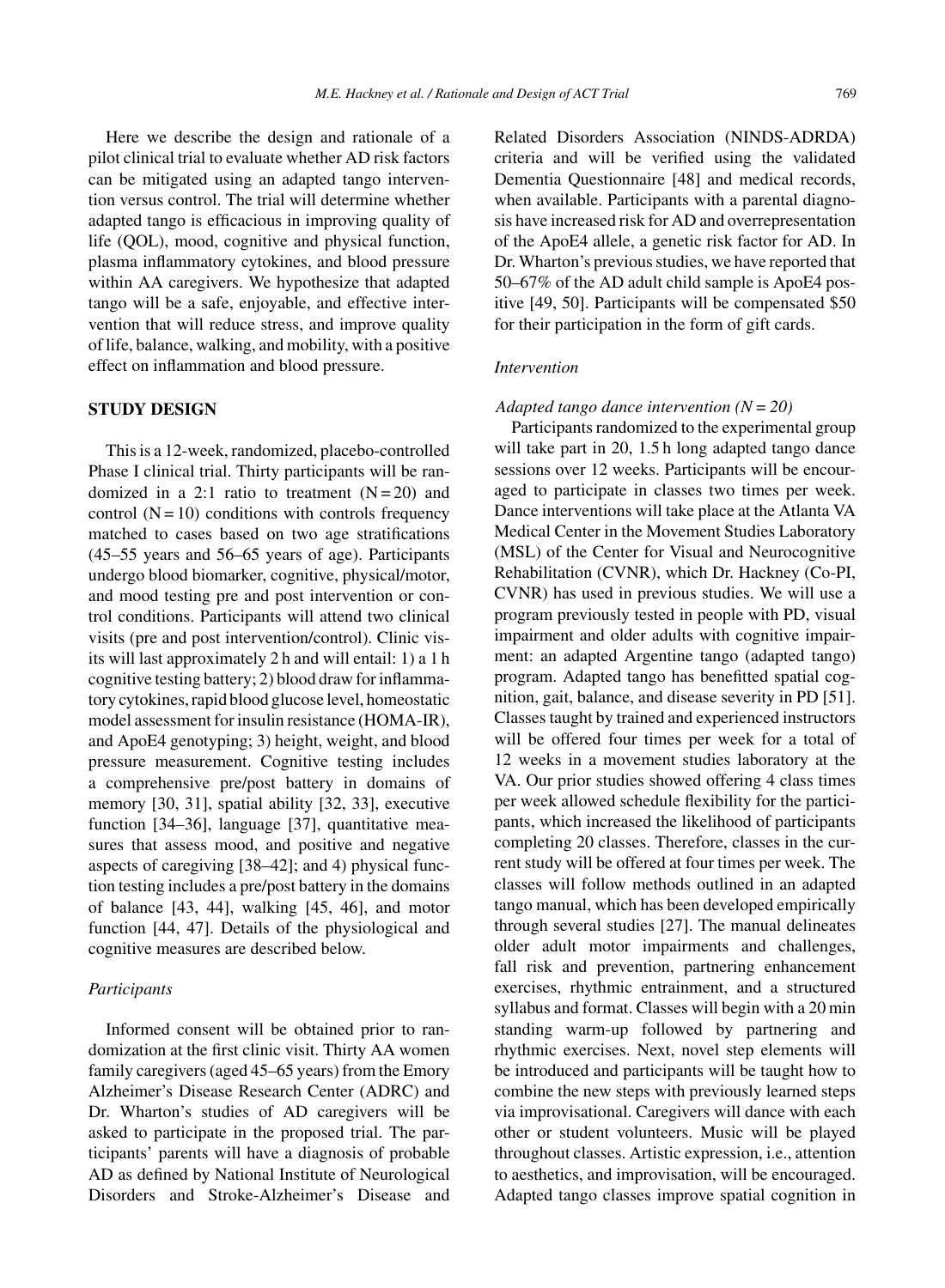PD patients [51] and motor-cognitive integration in older adults [28], which we reported can last up to 3 months post treatment. Adapted tango has been introduced in AA communities successfully: in 2012, 18 retired AA participants began a 20-lesson adapted tango program and 14 of these participants completed 20 lessons within 12 weeks and were satisfied. Our prior data show also that a 12-week intervention is an acceptable period to show cognitive benefits of adapted tango in an AA population. Moreover, 12-week dance interventions have successfully improved inflammatory, vascular, and subjective mood measures in younger populations [52].

#### *Non-intervention control group (N = 10)*

Ten participants will take part in the preassessment and blood draw followed by the post assessment and blood draw 12 weeks later. Participants in this group will be instructed not to change anything from their daily routine during the time between appointments.

## *Trial description summary*

Figure 1 shows the timeline and detailed visit procedures.

# **STUDY VISIT SPECIFICS**

*Screening* – *performed as a phone screen.*

# **PRETEST AND POSTTEST PROCEDURE DESCRIPTIONS**

Inflammatory, cognitive, motor, and mood indices collected pre and post intervention:

## *Biological and clinical data*

Participants will undergo blood draw for E4 status and inflammatory cytokines before and after the trial using well-established research procedures. All blood samples will be collected after an 8 h overnight fast by a member of the research team. Participants will complete medical and medication questionnaires, anthropometric measures, and 2 resting blood pressure reads. Biomarkers include targeted, inflammatory, and depression indices that have been linked to AD family caregiver stress [12] and have been shown to change over a 3-month period,

the same duration of this trial [53]. Moreover, these inflammatory and stress markers are easily obtained, affordable, and likely measurable at a large number of clinics and research institutions.

Inflammatory and depression blood biomarkers will be batched and assayed at Emory University. Four panels of biomarkers will be measured in plasma using commercially available singleplex or multiplex assays in a Luminex 200 platform: Cytokines and chemokines (including interleukin-7, interleukin-8, interleukin-9, interleukin-10, interferon induced protein 10, macrophage derived chemokine, monocyte chemoattractant protein 1, transforming growth factor alpha, and tumor necrosis factor alpha); C-reactive protein and serum amyloid protein; stress-related cortisol; endothelial markers ICAM-1 and VCAM-1; metabolic variables including homeostasis model assessment for insulin resistance index (HOMA-IR) and rapid blood glucose homeostasis.

# *Cognitive data*

Cognitive testing will last 1.5 h and will take place at the Memory Disorders Clinic at Emory University. To determine the extent to which the dance intervention affects cognition, we will use a comprehensive battery in cognitive domains of memory, spatial ability, executive function and language, with a focus on executive function. Testing will be conducted by a trained Research Coordinator during the same clinical visit that blood and vitals are collected. Tests include but are not limited to: the Montreal Cognitive Assessment [54], the Tower of London [55], the Stroop Color Word Interference test [56], Trails B [57], Digit Span [58], the Buschke Selective Reminding Test [59], the Reverse Corsi Blocks [33], the Brooks spatial memory test [60], and the body position spatial task [61].

#### *Motor and physical function data*

To determine the extent to which the dance intervention affects physical function, we will use a comprehensive battery in motor domains of balance, walking, and lower body strength. Motor and physical function testing will be conducted by a trained Research Coordinator during the same clinical visit that blood and vitals are collected. Tests include but are not limited to the 30 s chair stand [47], four-square step test [43], 6 min walk [46], Miniature Balance Evaluation Systems Test (mini-BEST) [44], and gait speed tests (preferred, fast, backward) [45].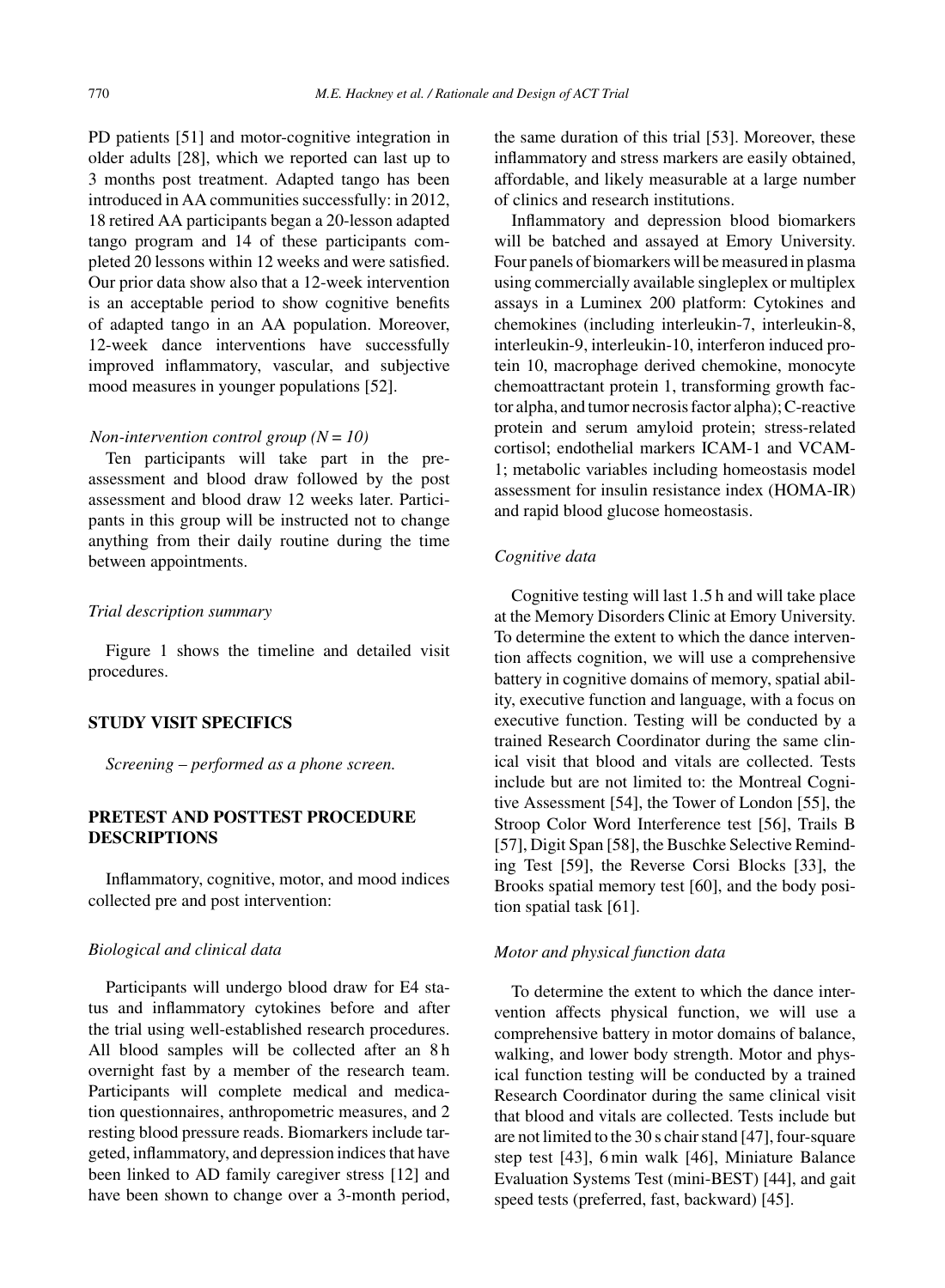| <b>TASK NAME</b>                                        | <b>PURPOSE</b>                                                     | <b>START DAY</b> | <b>END Day</b> |
|---------------------------------------------------------|--------------------------------------------------------------------|------------------|----------------|
|                                                         |                                                                    |                  |                |
| <b>Recruitment and Preparation</b>                      |                                                                    |                  |                |
| <b>Phone Screening</b><br>Eligibility Verified by       | Verify Eligibility                                                 | 0                | 0              |
| Neuroscientist                                          | Proceed to Enrollment                                              | $\Omega$         | 0              |
| <b>Pre-Intervention</b>                                 |                                                                    |                  |                |
| Inflammatory Indices Collected                          | Assess inflammatory cytokines                                      | $\mathbf 0$      | 0              |
| <b>Cognitive Indices Collected</b>                      | Assess memory, spatial ability,<br>executive function and language | $\mathbf 0$      | 0              |
| Mood Indices Collected                                  | Assess positive and negative<br>aspects of caregiving              | $\mathbf 0$      | 0              |
| Motor/Physical Function Indices<br>Collected            | Determine baseline function for<br>balance, walking, and mobility  | $\Omega$         | 0              |
| Intervention                                            |                                                                    |                  |                |
| Caregiver Group (n=30):<br><b>Adapted Tango Classes</b> |                                                                    | $\mathbf{1}$     | 84             |
| Control Group (n=10)                                    |                                                                    | $\mathbf{1}$     | 84             |
| <b>Post-Intervention</b>                                |                                                                    |                  |                |
| Inflammatory Indices Collected                          | Assess inflammatory cytokines                                      | 85               | 90             |
| <b>Cognitive Indices Collected</b>                      | Assess memory, spatial ability,<br>executive function and language | 85               | 90             |
| Mood Indices Collected                                  | Assess positive and negative<br>aspects of caregiving              | 85               | 90             |
| Motor/Physical Function Indices<br>Collected            | Determine baseline function for<br>balance, walking, and mobility  | 85               | 90             |
|                                                         |                                                                    |                  |                |



Fig. 1. Study tasks and timeline.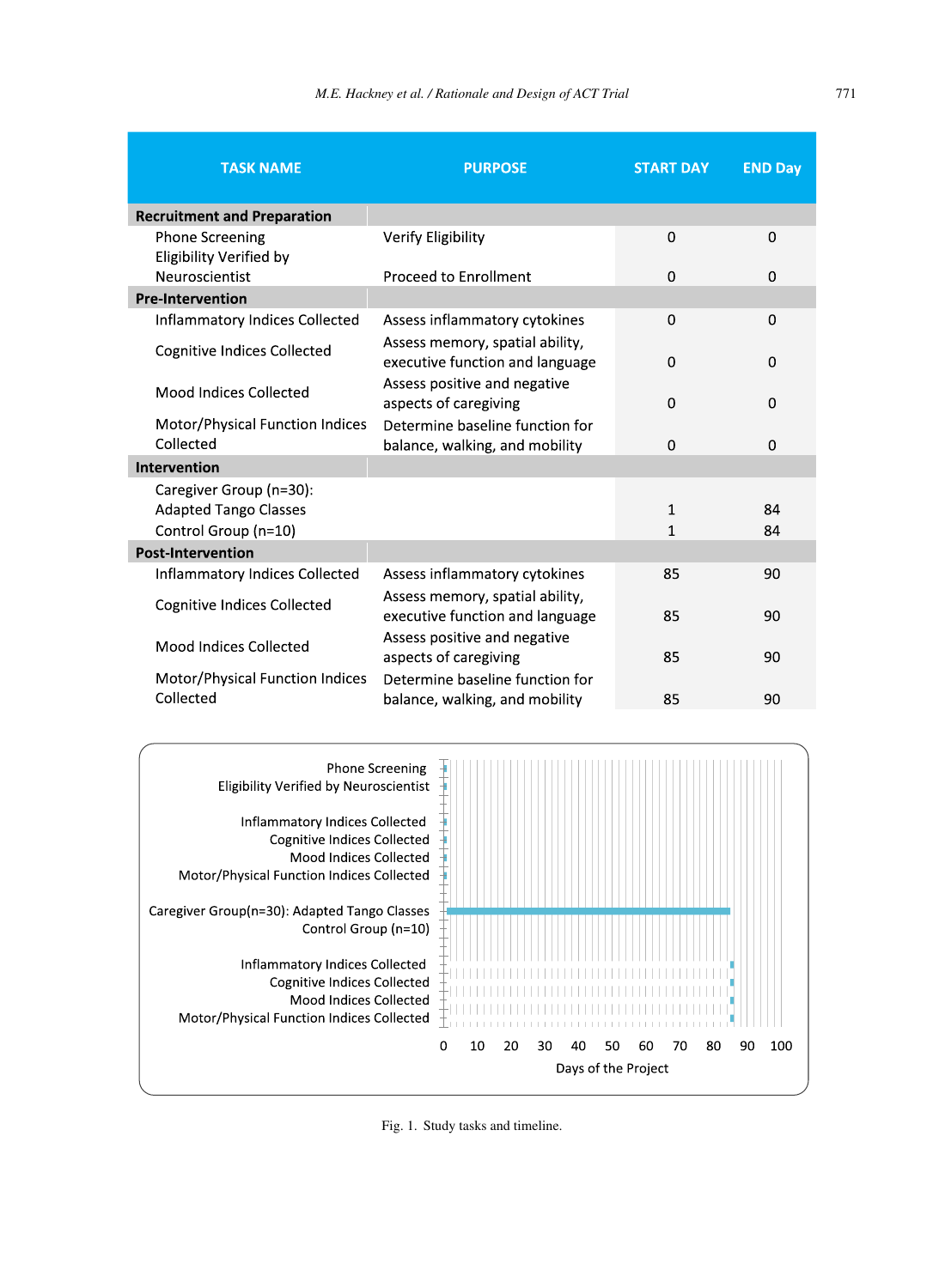# *Mood and stress data*

In light of recent literature linking caregiver stress to increased inflammation and cognitive decline, we have compiled a battery of stress measures that assess both positive and negative aspects of caregiving. We also include measures to assess the physical and cognitive status of the care recipient, which likely contributes to caregiver stress. Measures include: Positive Aspects of Caregiving Scale (11 item) [38, 39], Pearlin Caregiver Stress Scale [62], The Zarit Burden Interview [40], Center for Epidemiologic Studies Depression Scale (CES-D) [41], Dementia Quality of Life measure (DEMQOL) (Carer v4) [42].

#### *Evaluations and data collection timelines*

Figure 1 shows the timeline and detailed visit procedures.

# **ANALYSES**

We will assess the biological, cognitive, and mood outcomes pre and post intervention for both experimental and control groups. All tests will be two-tailed and use a 0.05 significance level. Models will be adjusted for age, education, and other covariates, as appropriate, based on *a priori* knowledge, and directed acyclic graph analyses. While we will use inferential statistics to compare function before treatment with after treatment, this pilot trial has been primarily designed to provide information about the feasibility of a dance intervention among AA female caregivers, appropriate clinical and patient reported outcomes, as well as clinically meaningful effect sizes. Feasibility will be determined by a conservative estimate of attrition rate less than 30% in both groups based on Dr. Wharton's and Hackney's previous studies and documented adherence tendencies in caregiver interventions which literature suggests may be as high as 70% in a similar population after 15 months [63]. Appropriateness of clinical and patientreported outcomes will be determined by number of refusals to perform the tests, all of which will be documented. This population, which consists of AA female caregivers, has an overrepresentation of diabetes and high blood pressure, symptoms which are exacerbated by caregiver physiological and psychological stress, all of which will be measured and assessed in this trial. We will also observe all tests for ceiling effects in determining appropriateness.

Literature has shown that interventions and pharmaceutical therapies have made clinically meaningful reductions on inflammation and blood pressure in less than 12 weeks; therefore, the data we gather related to the effect of the dance intervention will be compared to these studies' findings and effect sizes.

#### **DISCUSSION**

Several studies have examined the relationship between caregiving and cognitive, motor, and psychosocial measures. A comprehensive literature review by Vitaliano et al. found that people who are caregivers of a spouse with dementia are at an increased risk for cognitive impairment than noncaregivers [64]. Similarly, Caswell et al. (2003) found evidence that caregivers of spouses with dementia may also have negative impacts on cognitive and psycho-social health as a result of caregiving [65]. Another study by Canonici et al. (2012) found evidence that motor interventions for people with probable AD improved motor function for AD patients and decreased caregiver burden among the caregivers of the patients involved in the motor intervention [66]. The body of previous literature suggests that caregiving increases risk for negative cognitive, mood, and psycho-social indicators among caregivers, while motor interventions improve cognition among individuals with cognitive impairment including dementias. However, no study has examined the impact of a neuro-cognitive intervention on a population consisting of AA women who are also caregivers for a parent with probable AD, and therefore at greater risk for developing AD themselves. Given the multi-faceted nature of the increased risk for cognitive impairment in this population, our proposed study would fill a gap in existing knowledge about the relationship between caregiving and AD.

With the increasing incidence and prevalence of AD, research efforts should target high-risk groups to prevent or slow disease progression in tandem with cure-driven research directives in established disease. Interventions that may impart physiological, cognitive, physical and mood related benefits, including adapted tango intervention, is a cost-effective way of slowing AD, particularly in high-risk individuals, and allow for more rapid research trajectories over conventional drug discovery approaches [67]. While longer interventions are optimal, early intervention is critical and assessing the impact on biomarkers in addition to cognitive changes is also of great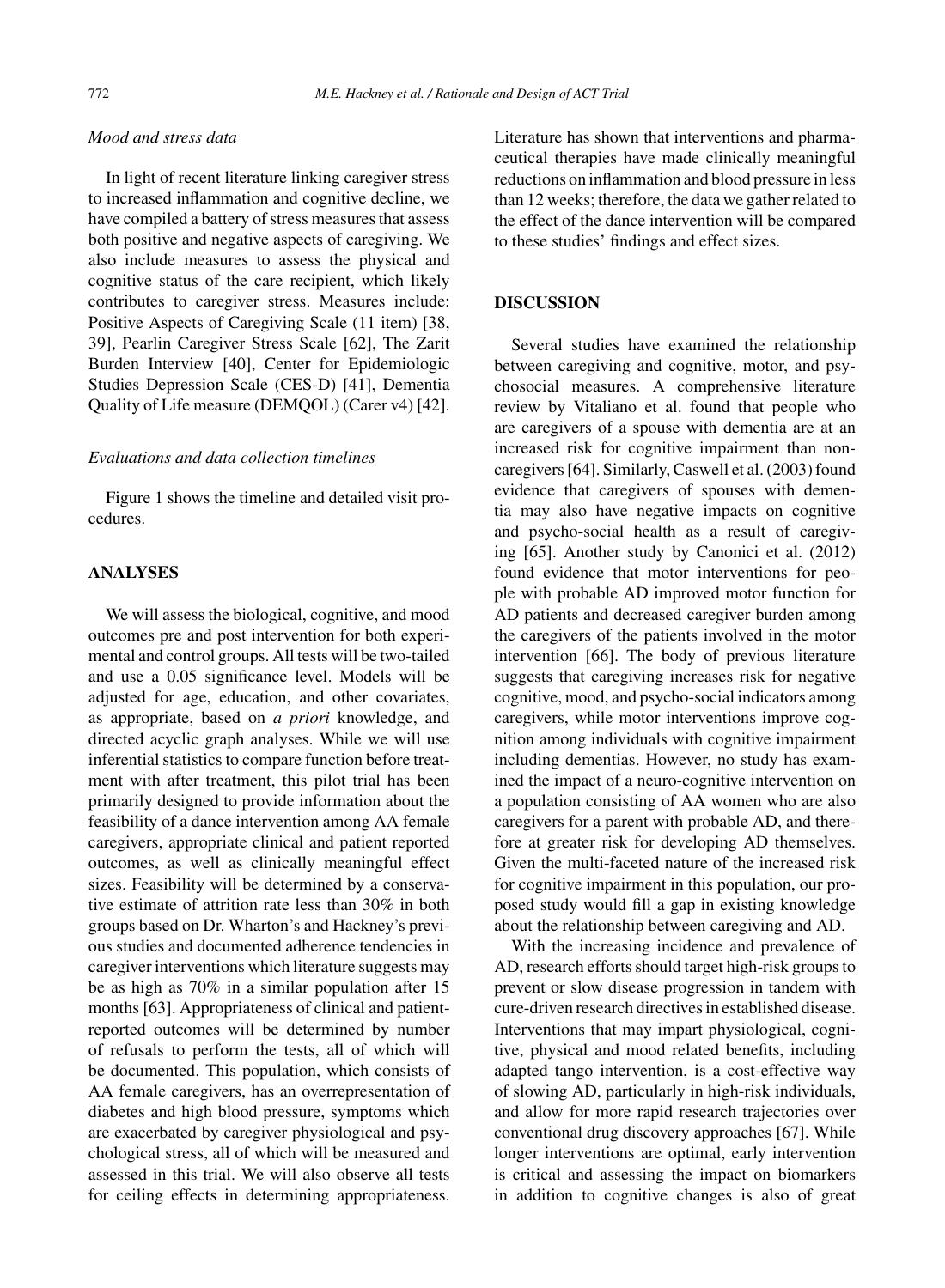importance. Because we know that inflammation and vascular health are implicated in AD neuropathology, and exercise is beneficial in preventing AD, research should clinically investigate the extent to which adapted tango interventions could confer ADrelated benefits in African Americans at high risk for AD, during middle age. This pilot clinical trial will provide data to address these issues.

## **ACKNOWLEDGMENTS**

A Department of Veterans Affairs Career Development award supported ME Hackney (N0780W). W Wharton is supported by NIH-NIA grants: K01AG042498. This trial is supported by the Emory Goizueta Alzheimer's Disease Research Center and the Atlanta VA Center for Visual and Neurocognitive Rehabilitation.

Authors' disclosures available online ([https://](https://www.j-alz.com/manuscript-disclosures/18-1130r1) [www.j-alz.com/manuscript-disclosures/18-1130r1\)](https://www.j-alz.com/manuscript-disclosures/18-1130r1).

#### **REFERENCES**

- [1] Alzheimer's Association (2018) 2018 Alzheimer's disease facts and figures. *Alzheimers Dement* **14**, 367-429.
- [2] DeFries EL, McGuire LC, Andresen EM, Brumback BA, Anderson LA (2009) Caregivers of older adults with cognitive impairment. *Prev Chronic Dis* **6**, A46.
- [3] Schulz R, Beach SR (1999) Caregiving as a risk factor for mortality: The Caregiver Health Effects Study. *JAMA* **282**, 2215-2219.
- [4] Gonzalez EW, Polansky M, Lippa CF, Gitlin LN, Zauszniewski JA (2014) Enhancing resourcefulness to improve outcomes in family caregivers and persons with Alzheimer's disease: A pilot randomized trial. *Int J Alzheimers Dis* **2014**, 323478.
- [5] Goren A, Montgomery W, Kahle-Wrobleski K, Nakamura T, Ueda K (2016) Impact of caring for persons with Alzheimer's disease or dementia on caregivers' health outcomes: Findings from a community based survey in Japan. *BMC Geriatr* **16**, 122.
- [6] McKhann GM, Knopman DS, Chertkow H, Hyman BT, Jack CR, Jr., Kawas CH, Klunk WE, Koroshetz WJ, Manly JJ, Mayeux R, Mohs RC, Morris JC, Rossor MN, Scheltens P, Carrillo MC, Thies B, Weintraub S, Phelps CH (2011) The diagnosis of dementia due to Alzheimer's disease: Recommendations from the National Institute on Aging-Alzheimer's Association workgroups on diagnostic guidelines for Alzheimer's disease. *Alzheimers Dement* **7**, 263-269.
- [7] Pinquart M, Sorensen S (2003) Differences between caregivers and noncaregivers in psychological health and physical health: A meta-analysis. *Psychol Aging* **18**, 250-267.
- [8] Ory MG, Hoffman RR, 3rd, Yee JL, Tennstedt S, Schulz R (1999) Prevalence and impact of caregiving: A detailed comparison between dementia and nondementia caregivers. *Gerontologist* **39**, 177-185.
- [9] Vitaliano PP, Zhang J, Scanlan JM (2003) Is caregiving hazardous to one's physical health? A meta-analysis. *Psychol Bull* **129**, 946-972.
- [10] Corrêa MS, Giacobbo BL, Vedovelli K, Lima DB, Ferrari P, Argimon II, Walz JC, Bromberg E (2016) Age effects on cognitive and physiological parameters in familial caregivers of Alzheimer's disease patients. *PLoS One* **11**, e0162619.
- [11] Aschbacher K, von Kanel R, Mills PJ, Hong S, Roepke SK, Mausbach BT, Patterson TL, Ziegler MG, Dimsdale JE, Ancoli-Israel S, Grant I (2007) Combination of caregiving stress and hormone replacement therapy is associated with prolonged platelet activation to acute stress among postmenopausal women. *Psychosom Med* **69**, 910-917.
- [12] Gouin JP, Glaser R, Malarkey WB, Beversdorf D, Kiecolt-Glaser J (2012) Chronic stress, daily stressors, and circulating inflammatory markers. *Health Psychol* **31**, 264- 268.
- [13] von Kanel R, Mausbach BT, Mills PJ, Dimsdale JE, Patterson TL, Ancoli-Israel S, Ziegler MG, Allison M, Chattillion EA, Grant I (2014) Longitudinal relationship of low leisure satisfaction but not depressive symptoms with systemic lowgrade inflammation in dementia caregivers. *J Gerontol B Psychol Sci Soc Sci* **69**, 397-407.
- [14] Yasuno F, Kosaka J, Ota M, Higuchi M, Ito H, Fujimura Y, Nozaki S, Takahashi S, Mizukami K, Asada T, Suhara T (2012) Increased binding of peripheral benzodiazepine receptor in mild cognitive impairment-dementia converters measured by positron emission tomography with [<sup>11</sup>C]DAA1106. *Psychiatry Res* 203, 67-74.
- [15] Minter MR, Taylor JM, Crack PJ (2016) The contribution of neuroinflammation to amyloid toxicity in Alzheimer's disease. *J Neurochem* **136**, 457-474.
- [16] Park KW, Yoon HJ, Kang DY, Kim BC, Kim S, Kim JW (2012) Regional cerebral blood flow differences in patients with mild cognitive impairment between those who did and did not develop Alzheimer's disease. *Psychiatry Res* **203**, 201-206.
- [17] Corder EH, Saunders AM, Strittmatter WJ, Schmechel DE, Gaskell PC, Small GW, Roses AD, Haines JL, Pericak-Vance MA (1993) Gene dose of apolipoprotein E type 4 allele and the risk of Alzheimer's disease in late onset families. *Science* **261**, 921-923.
- [18] Green RC, Cupples LA, Go R, Benke KS, Edeki T, Griffith PA, Williams M, Hipps Y, Graff-Radford N, Bachman D, Farrer LA, MIRAGE Study Group (2002) Risk of dementia among white and African American relatives of patients with Alzheimer disease. *JAMA* **287**, 329-336.
- [19] Gonzalez O, Berry JT, McKnight-Eily LR, Strine T, Edwards VJ, Lu H, Croft JB (2010) Current Depression Among Adults—United States, 2006 and 2008. *MMWR* **59**, 1229-1235.
- [20] Paganini-Hill A, Henderson VW (1994) Estrogen deficiency and risk of Alzheimer's disease in women. *Am J Epidemiol* **140**, 256-261.
- [21] Hernández SS, Sandreschi PF, da Silva FC, Arancibia BA, da Silva R, Gutierres PJ, Andrade A (2015) What are the benefits of exercise for Alzheimer's disease? A systematic review of the past 10 years. *J Aging Phys Act* **23**, 659-668.
- [22] Lange-Asschenfeldt C, Kojda G (2008) Alzheimer's disease, cerebrovascular dysfunction and the benefits of exercise: From vessels to neurons. *Exp Gerontol* **43**, 499-504.
- [23] Wharton W, Goldstein FC, Zhao L, Steenland K, Levey AI, Hajjar I (2015) Modulation of renin-angiotensin system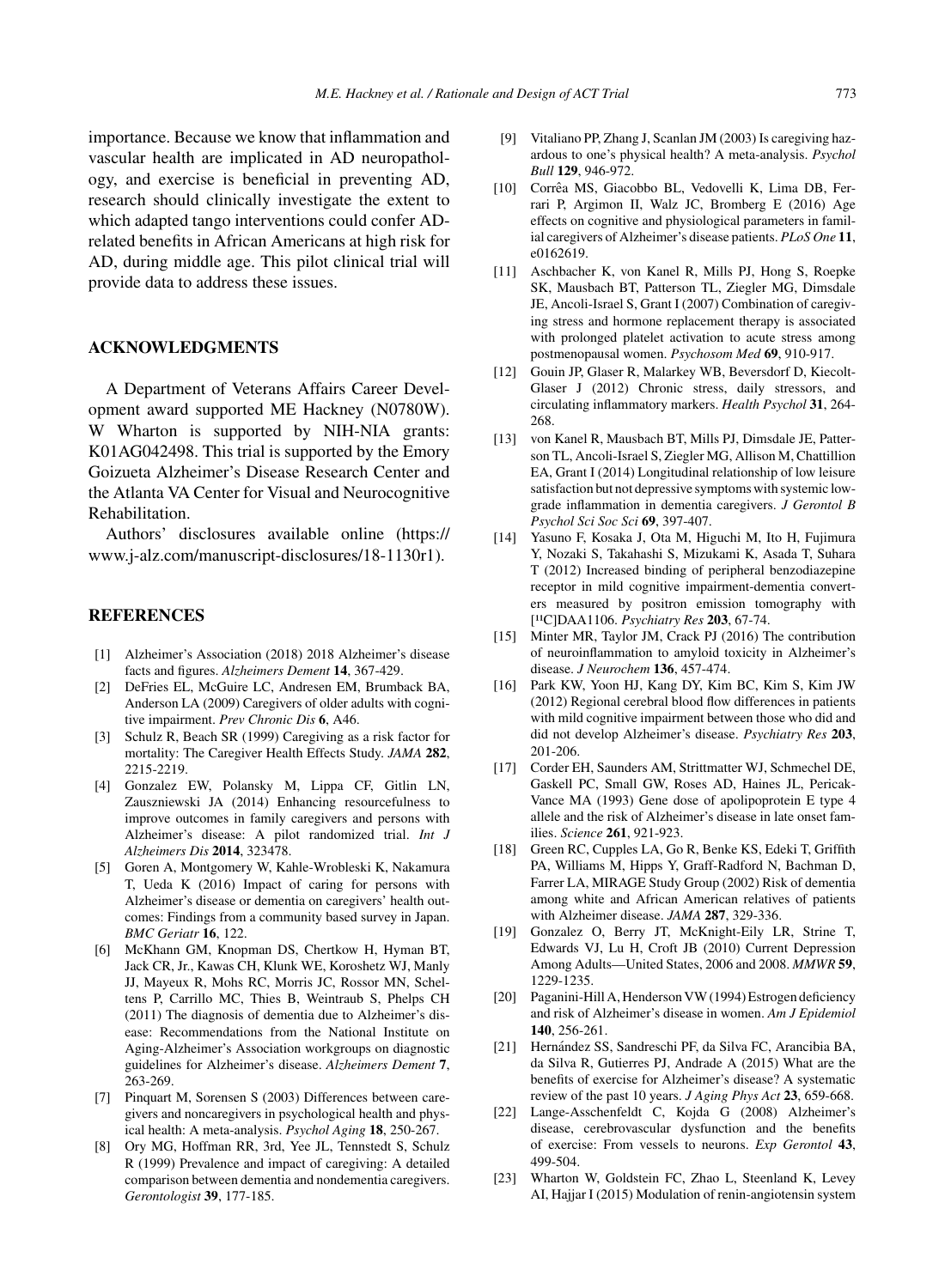may slow conversion from mild cognitive impairment to Alzheimer's disease. *J Am Geriatr Soc* **63**, 1749-1756.

- [24] Bendlin BB, Carlsson CM, Gleason CE, Johnson SC, Sodhi A, Gallagher CL, Puglielli L, Engelman CD, Ries ML, Xu G, Wharton W, Asthana S (2010) Midlife predictors of Alzheimer's disease. *Maturitas* **65**, 131-137.
- [25] Hackney ME, Kantorovich S, Levin R, Earhart GM (2007) Effects of tango on functional mobility in Parkinson's disease: A preliminary study. *J Neurol Phys Ther* **31**, 173-179.
- [26] Hackney ME, Earhart GM (2010) Effects of dance on gait and balance in Parkinson's disease: A comparison of partnered and nonpartnered dance movement. *Neurorehabil Neural Repair* **24**, 384-392.
- [27] Hackney ME, McKee K (2014) Community-based adapted tango dancing for individuals with Parkinson's disease and older adults. *J Vis Exp*, doi: 10.3791/52066
- [28] Hackney ME, Byers C, Butler G, Sweeney M, Rossbach L, Bozzorg A (2015) Adapted Tango improves mobility, motor-cognitive function, and gait but not cognition in older adults in independent living. *J Am Geriatr Soc* **63**, 2105- 2113.
- [29] Guetin S, Portet F, Picot MC, Defez C, Pose C, Blayac JP, Touchon J (2009) [Impact of music therapy on anxiety and depression for patients with Alzheimer's disease and on the burden felt by the main caregiver (feasibility study)]. *Encephale* **35**, 57-65.
- [30] Possin KL, Laluz VR, Alcantar OZ, Miller BL, Kramer JH (2011) Distinct neuroanatomical substrates and cognitive mechanisms of figure copy performance in Alzheimer's disease and behavioral variant frontotemporal dementia. *Neuropsychologia* **49**, 43-48.
- [31] Buschke H, Fuld PA (1974) Evaluating storage, retention, and retrieval in disordered memory and learning. *Neurology* **24**, 1019-1025.
- [32] Vandenberg SG, Kuse AR (1978) Mental rotations, a group test of three-dimensional spatial visualization. *Percept Mot Skills* **47**, 599-604.
- [33] Kessels RP, van den Berg E, Ruis C, Brands AM (2008) The backward span of the Corsi Block-Tapping Task and its association with the WAIS-III Digit Span. *Assessment* **15**, 426-434.
- [34] Krueger CE, Rosen HJ, Taylor HG, Espy KA, Schatz J, Rey-Casserly C, Kramer JH (2011) Know thyself: Realworld behavioral correlates of self-appraisal accuracy. *Clin Neuropsychol* **25**, 741-756.
- [35] Krueger CE, Bird AC, Growdon ME, Jang JY, Miller BL, Kramer JH (2009) Conflict monitoring in early frontotemporal dementia. *Neurology* **73**, 349-355.
- [36] Kramer J, Domain Specific Tasks of Executive Function. <http://examiner.ucsf.edu/index.htm>. USCF
- [37] Ivanova I, Salmon DP, Gollan TH (2013) The multilingual naming test in Alzheimer's disease: Clues to the origin of naming impairments. *J Int Neuropsychol Soc* **19**, 272-283.
- [38] Tarlowe MH, Duffy A, Kannan KB, Itagaki K, Lavery RF, Livingston DH, Bankey P, Hauser CJ (2005) Prospective study of neutrophil chemokine responses in trauma patients at risk for pneumonia. *Am J Respir Crit Care Med* **171**, 753-759.
- [39] Roth DL, Dilworth-Anderson P, Huang J, Gross AL, Gitlin LN (2015) Positive aspects of family caregiving for dementia: Differential item functioning by race. *J Gerontol B Psychol Sci Soc Sci* **70**, 813-819.
- [40] Zarit SH, Reever KE, Bach-Peterson J (1980) Relatives of the impaired elderly: Correlates of feelings of burden. *Gerontologist* **20**, 649-655.
- [41] Radloff LS (1977) The CES-D scale: A self-report depression scale for research in the general population. *Appl Psychol Meas* **1**, 385-401.
- [42] Smith SC, Lamping DL, Banerjee S, Harwood R, Foley B, Smith P, Cook JC, Murray J, Prince M, Levin E, Mann A, Knapp M (2005) Measurement of health-related quality of life for people with dementia: Development of a new instrument (DEMQOL) and an evaluation of current methodology. *Health Technol Assess* **9**, 1-93, iii-iv.
- [43] Moore M, Barker K (2017) The validity and reliability of the four square step test in different adult populations: A systematic review. *Syst Rev* **6**, 187.
- [44] Lamb SE, Keene DJ (2017) Measuring physical capacity and performance in older people. *Best Pract Res Clin Rheumatol* **31**, 243-254.
- [45] Laufer Y (2005) Effect of age on characteristics of forward and backward gait at preferred and accelerated walking speed. *J Gerontol A Biol Sci Med Sci* **60**, 627-632.
- [46] Caballer VB, Lison JF, Rosado-Calatayud P, Amer-Cuenca JJ, Segura-Orti E (2015) Factors associated with the 6-minute walk test in nursing home residents and community-dwelling older adults. *J Phys Ther Sci* **27**, 3571- 3578.
- [47] Jones CJ, Rikli RE, Beam WC (1999) A 30-s chair-stand test as a measure of lower body strength in community-residing older adults. *Res Q Exerc Sport* **70**, 113-119.
- [48] (2001) Dementia Questionnaire V2.0. Fred Hutchinson Cancer Research Center, Women's Health Initiative, [https://www.whi.org/researchers/data/](https://www.whi.org/researchers/data/_layouts/15/WopiFrame.aspx?sourcedoc=/researchers/data/whims%20documents/StudyForms/Dementia_Questionnaire_V2.0a_PDN.pdf&action=default) layouts/15/WopiFra me.aspx?sourcedoc=/researchers/data/whims%20documen ts/StudyForms/Dementia\_Questionnaire\_V2.0a\_PDN.pdf& action=default
- [49] Wharton W, Stein JH, Korcarz C, Sachs J, Olson SR, Zetterberg H, Dowling M, Ye S, Gleason CE, Underbakke G, Jacobson LE, Johnson SC, Sager MA, Asthana S, Carlsson CM (2012) The effects of ramipril in individuals at risk for Alzheimer's disease: Results of a pilot clinical trial. *J Alzheimers Dis* **32**, 147-156.
- [50] Okonkwo OC, Xu G, Oh JM, Dowling NM, Carlsson CM, Gallagher CL, Birdsill AC, Palotti M, Wharton W, Hermann BP, LaRue A, Bendlin BB, Rowley HA, Asthana S, Sager MA, Johnson SC (2014) Cerebral blood flow is diminished in asymptomatic middle-aged adults with maternal history of Alzheimer's disease. *Cereb Cortex* **24**, 978-988.
- [51] McKee KE, Hackney ME (2013) The effects of adapted tango on spatial cognition and disease severity in Parkinson's disease. *J Mot Behav* **45**, 519-529.
- [52] Murphy EC, Carson L, Neal W, Baylis C, Donley D, Yeater R (2009) Effects of an exercise intervention using Dance Dance Revolution on endothelial function and other risk factors in overweight children. *Int J Pediatr Obes* **4**, 205- 214.
- [53] von Kanel R, Mills PJ, Mausbach BT, Dimsdale JE, Patterson TL, Ziegler MG, Ancoli-Israel S, Allison M, Chattillion EA, Grant I (2012) Effect of Alzheimer caregiving on circulating levels of C-reactive protein and other biomarkers relevant to cardiovascular disease risk: A longitudinal study. *Gerontology* **58**, 354-365.
- [54] Nasreddine ZS, Phillips NA, Bedirian V, Charbonneau S, Whitehead V, Collin I, Cummings JL, Chertkow H (2005) The Montreal Cognitive Assessment, MoCA: A brief screening tool for mild cognitive impairment. *J Am Geriatr Soc* **53**, 695-699.
- [55] Rainville C, Amieva H, Lafont S, Dartigues JF, Orgogozo JM, Fabrigoule C (2002) Executive function deficits in